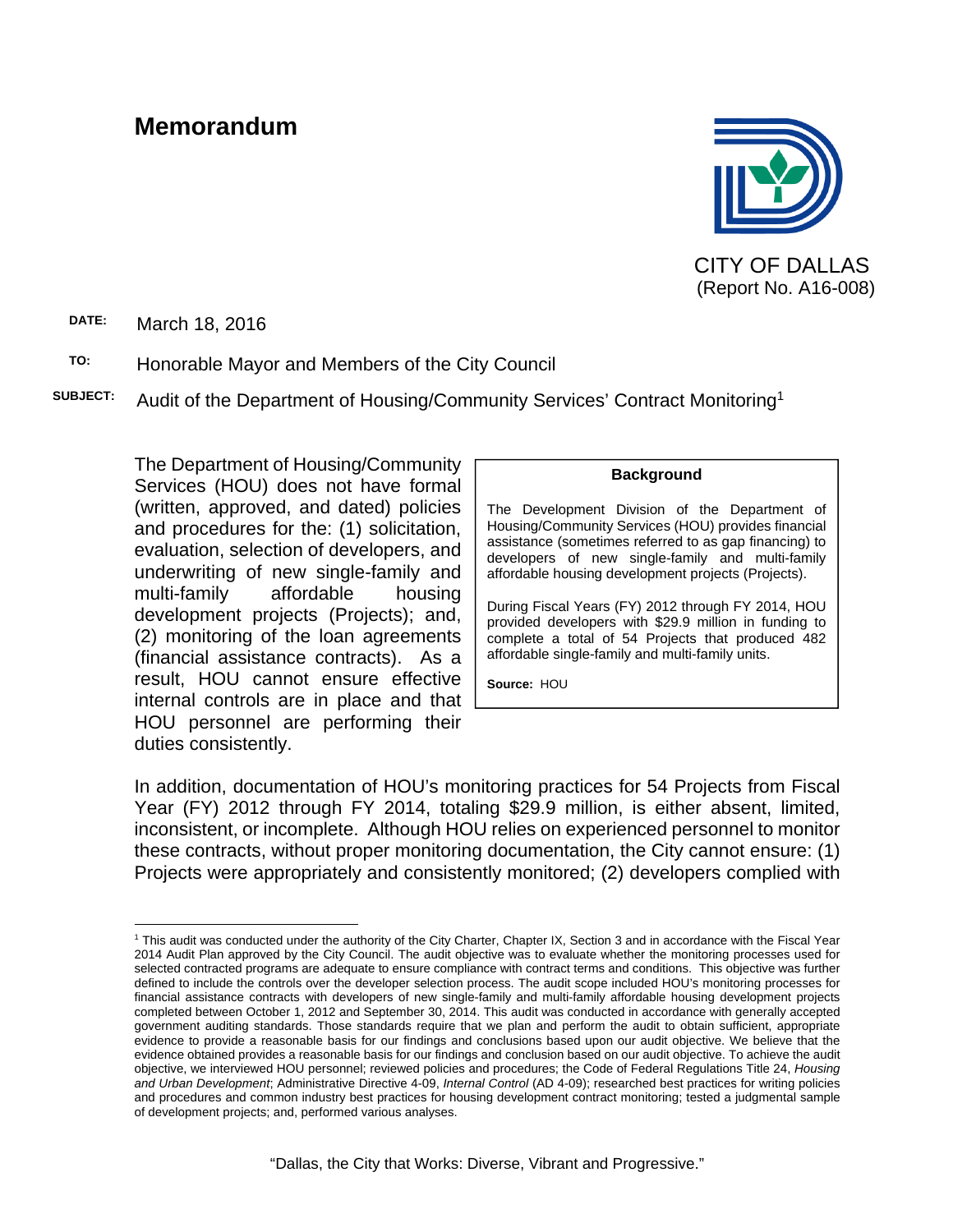Honorable Mayor and Members of the City Council March 18, 2016 Page 2 of 7

all contract requirements; (3) construction expenses were reasonable and appropriate; and, (4) Projects were completed on time.

These issues and the associated recommendations are discussed in more detail on the following pages. In addition, please see Attachment I for Background information related to the audit, Attachment II for Common Industry Best Practices for Affordable Housing Development, and Attachment III for Management's Response to the report recommendations.

## **The HOU Does Not Have Formal (Written, Approved, and Dated) Policies and Procedures**

The HOU does not have formal (written, approved, and dated) policies and procedures for the: (1) solicitation, evaluation, selection of developers, and underwriting of Projects; and, (2) monitoring of the financial assistance contracts. Specifically, the HOU does not have policies and procedures for the following processes:

- Preparation and posting of the Notice of Funding Availability (NOFA) which is the solicitation to prospective developers for new **Projects**
- Evaluation (scoring) of the developers' responses to the **NOFA**
- Selection of qualified developers who propose the most beneficial **Projects**
- Underwriting the selected Projects
- Monitoring the financial assistance contracts

#### **Policies and Procedures**

A formal policy:

- Sets standards and expectations for policy objectives
- Is broad, current, comprehensive, inviolate, and specifies responsibility for action
- Establishes a framework for both management and staff decision-making
- Provides guidance for handling organizational and programmatic issues

Formal procedures provide:

- Concise directives and guidelines for carrying out department policies
- Detailed steps to complete a given activity
- Definitions for supervisory and review roles
- Definitions for tasks, roles, and responsible parties
- Points of contact for questions and assistance
- Options, cautions, warnings and decision points

**Sources**: *Writing Policies and Procedures*, Copedia; *Policy and Procedures Writing Guide*, Boise State University; *Guide to Writing University Policy*, Columbia University; *The Policy and Procedure Manual Bureau of Business Practice: Managing "By the Book"*, Vermont Department of Human Resources.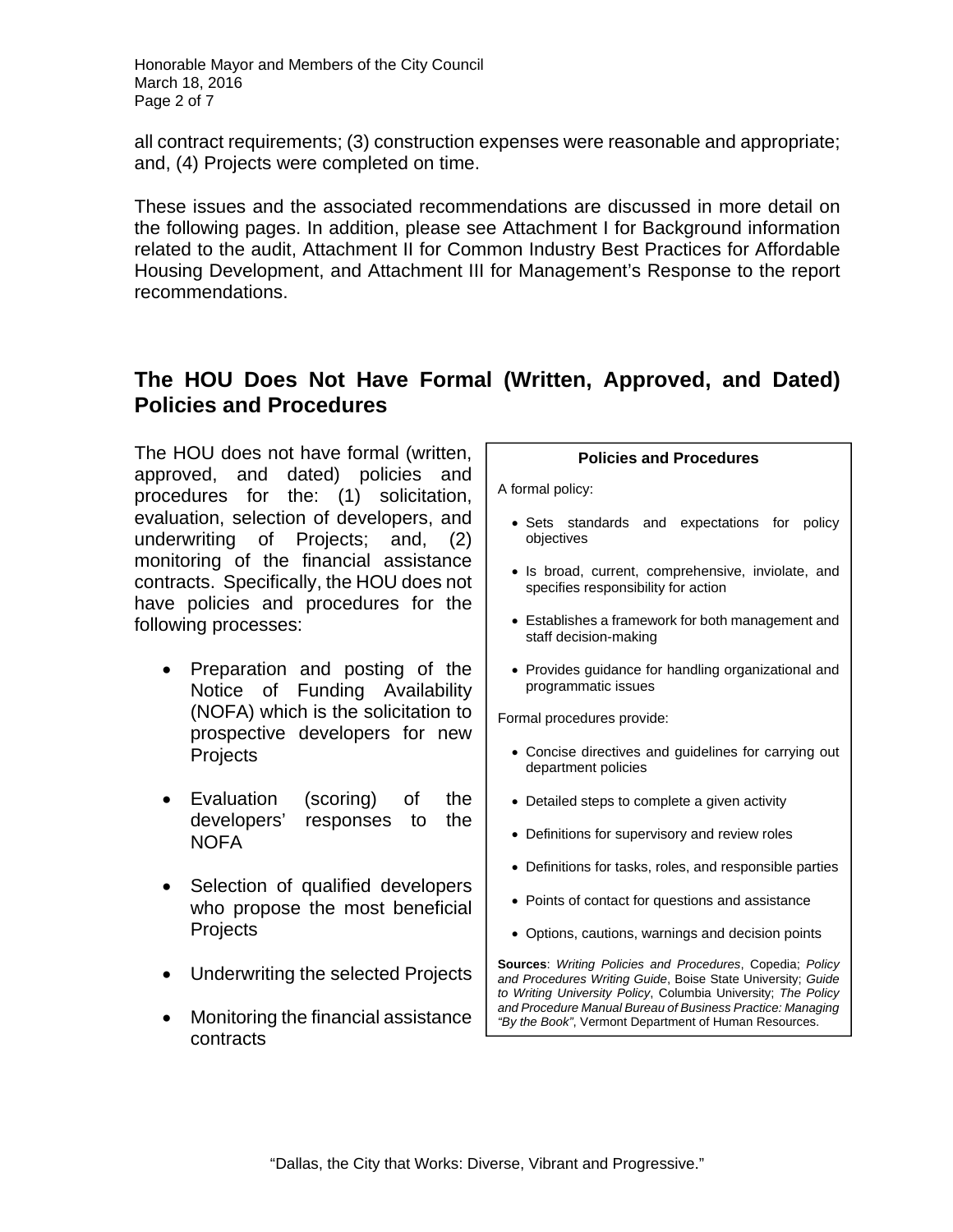Without formal policies and procedures, HOU cannot ensure effective internal controls are in place and that HOU personnel are performing their duties consistently to ensure that:

- Developers' responses to the NOFA undergo the same comparative review, scoring, or evaluation against adopted criteria
- The most beneficial Projects for the City of Dallas (City) are selected in a fair and transparent manner
- All underwriting decisions follow the same methodology
- The best return on the City's investment is achieved

According to Administrative Directive 4-09 (AD 4-09), *Internal Control*, each department is required to establish and document a system of internal control procedures specific to its operations, mission, goals, and objectives. The AD 4-09 requires each department to establish internal controls in accordance with *The Standards for Internal Control in the Federal Government* by the Comptroller General of the United States (Green Book). The Green Book identifies established policies and procedures as a control activity needed to manage risk. Specifically, management:

- Documents in policies for each unit the responsibility for an operational process' objectives and related risks; and, control activity design, implementation, and operating effectiveness
- Defines policies through day-to-day procedures, depending on the rate of change in the operating environment and complexity of the operational process
- Communicates to personnel the policies and procedures so that personnel can implement the control activities for their assigned responsibilities
- Reviews policies, procedures, and related control activities periodically for continued relevance and effectiveness in achieving the entity's objectives or addressing related risks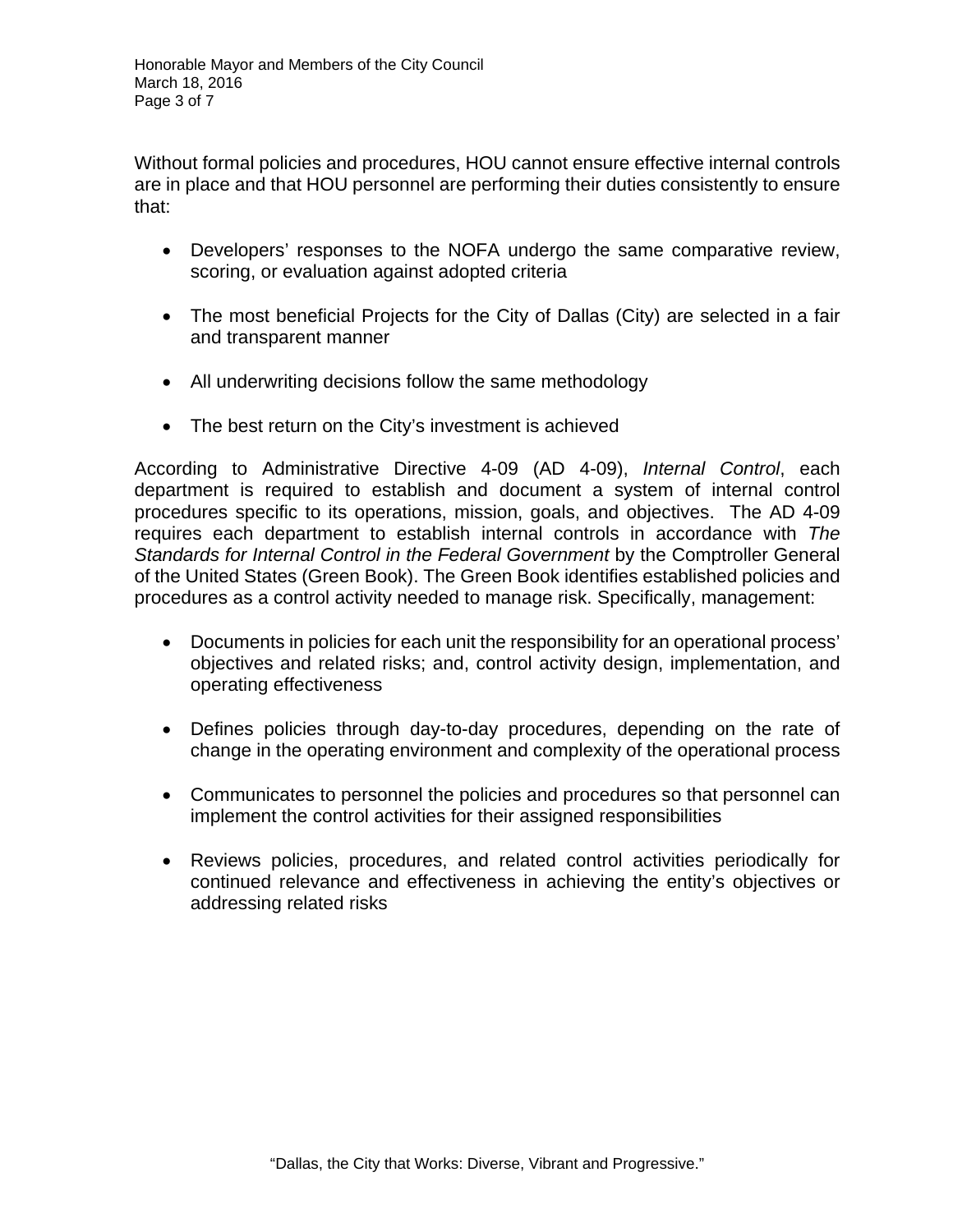## **Documentation of HOU Project Monitoring Practices is Absent, Limited, Inconsistent, or Incomplete**

Documentation of HOU's monitoring practices (see textbox) for 54 Projects totaling \$29.9 million for FY 2012 through FY 2014 is either absent, limited, inconsistent, or incomplete. As a result, the City cannot ensure:

- Projects were appropriately and consistently monitored
- Developers complied with all contract requirements
- Construction expenses were reasonable and appropriate
- Projects were completed on time

 $\overline{a}$ 

#### **The HOU Project Monitoring Practices**

The HOU Project Coordinators (Coordinators) meet with developers to communicate requirements and receive progress updates. Project Coordinators prepare weekly reports for the Division Manager's review.

The HOU Project Inspectors (Inspectors) visit construction sites on a weekly basis and prepare ad-hoc updates of construction progress. Inspectors verify the quality of construction and construction materials, but are not required to consistently document their methodology or the results of the verification.

Coordinators and Inspectors approve developers' requests for reimbursement of construction expenses prior to the Division Manager's approval for payment.

Coordinators are required to verify the construction line items on the draw request to check which items should be paid.

Inspectors are required to verify the percentage of completion of construction line items on the draw request.

**Source**: Interviews with HOU management and staff

Interviews with HOU management and staff and a judgmental sample of  $30<sup>2</sup>$  of 54, or 56 percent, of the Projects completed during FY 2012 through FY 2014 showed HOU:

 Did not retain any documentation related to the solicitation, evaluation, selection, and underwriting for these Projects

According to HOU, the selection of Projects prior to FY 2015 was performed solely by the former HOU Director who did not document the reasoning for choosing particular Projects. The HOU staff did collect and retain documentation related to the chosen developers' financial and compliance history.

<sup>&</sup>lt;sup>2</sup> A judgmental sample of 30 of the 54, or 56 percent of the Projects completed between FY 2012 and FY 2014 was selected. After examining the first ten Projects provided by HOU, auditors did not find the necessary documentation to continue testing. Auditors confirmed the unavailability of documentation for the remaining 20 projects with HOU staff and ended testing.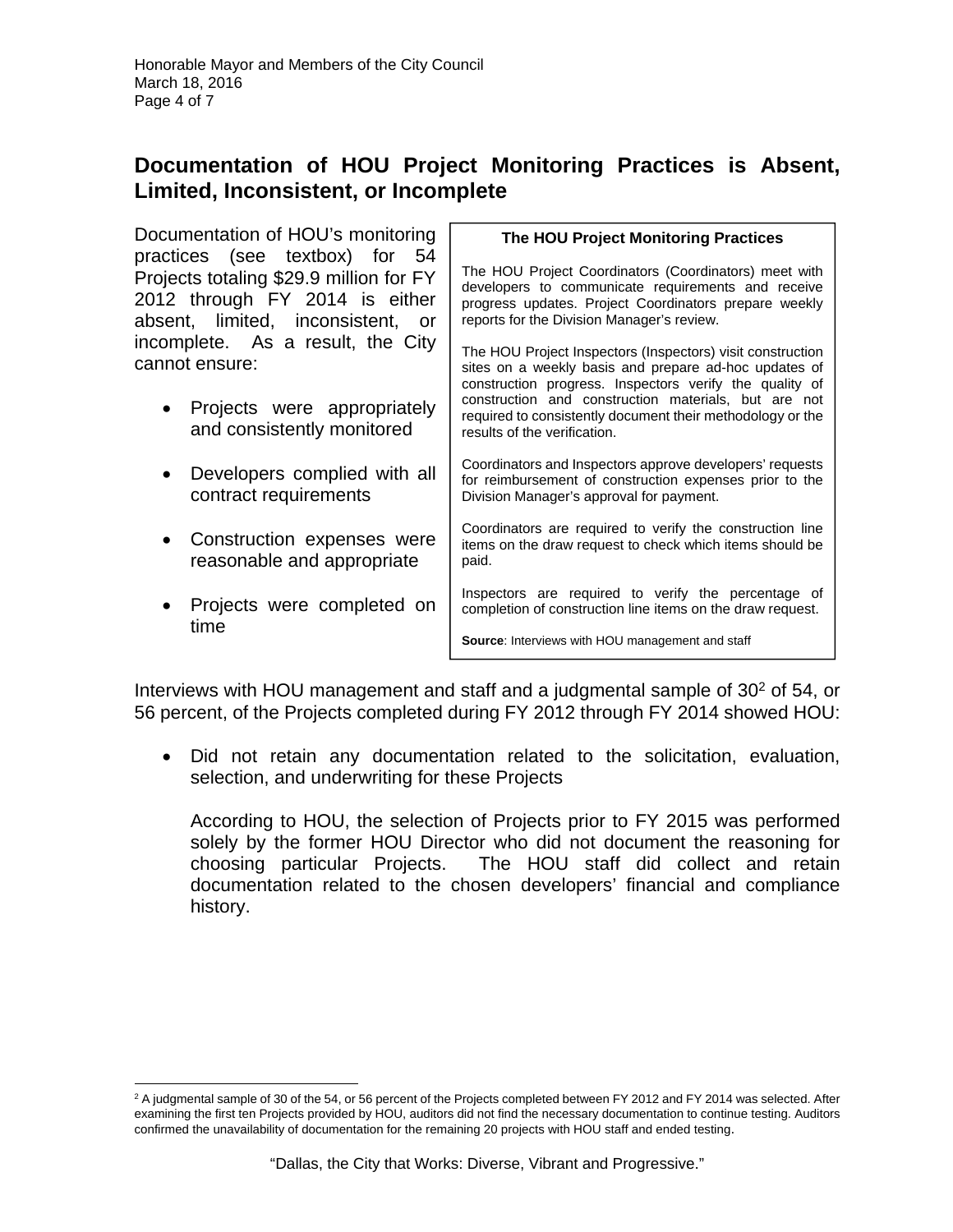- Retained incomplete and inconsistent documentation of contract monitoring, such as:
	- o Documentation to confirm agreement between the City and the developer regarding Federal and City requirements that must be included in the development contract and communicated to developers. Eight of ten Projects sampled, or 80 percent, did not include this documentation.
	- o Records of site visits by HOU inspectors, including detailed documentation of the inspector's evaluation of the percentage completed compared to specified criteria.

Three of ten Projects sampled, or 30 percent, did not include logs of inspector visits to construction sites showing the percent of project completion at each visit. The seven Projects that did include logs of inspector visits to construction sites sometimes included additional documentation, such as: (1) copies of building permits and inspections; and, (2) the final inspection of a completed project.

#### **Documents Commonly Used in Contract Monitoring**

- Minutes of pre-construction and other meetings with the developers
- Site visit reports by project monitors
- Checklists of contract terms and City and department standards against which the developers' performance was evaluated
- Documentation to show if the developer complied with all contract requirements and City and department standards
- Documentation of non-compliance and assistance provided by the monitoring department to achieve compliance
- Documentation of the methodology used by the monitoring department to verify whether developers' requests for reimbursement of construction expenses are accurate, reasonable, and supported by relevant and sufficient documentation, such as contractor/supplier invoices.
- Approvals and denials of developers' requests for reimbursement

**Source:** *Texas Statewide Contract Management Guide*, Texas Comptroller of Public Accounts; *2015 Nebraska Affordable Housing Program*, Nebraska Department of Economic Development – Housing and Community Development Division; *Best Practices in Government: Components of an Effective Contract Monitoring System*, Georgia State Auditor, July 2003, *Texas Housing Impact Fund Policy and Guidelines*, Texas State Affordable Housing Corporation.

In addition, none of the HOU approvals of developer requests for reimbursement included any documentation to show the methodology HOU used to verify the accuracy and reasonableness of the expenses claimed by the developers. Currently, HOU relies on the percentage of a Project completion document that is prepared by the developers' architects to support requests for reimbursement without contractor/supplier invoices and/or periodic verification of the developers' actual expenses as allowed by the financial assistance contracts.

City Code Section 39C-11 (2) Duties and Responsibilities of Department Directors requires that directors *"adequately document the transaction of government business and the policies, services, programs, functions, activities, and duties for which the department director and department staff are responsible."*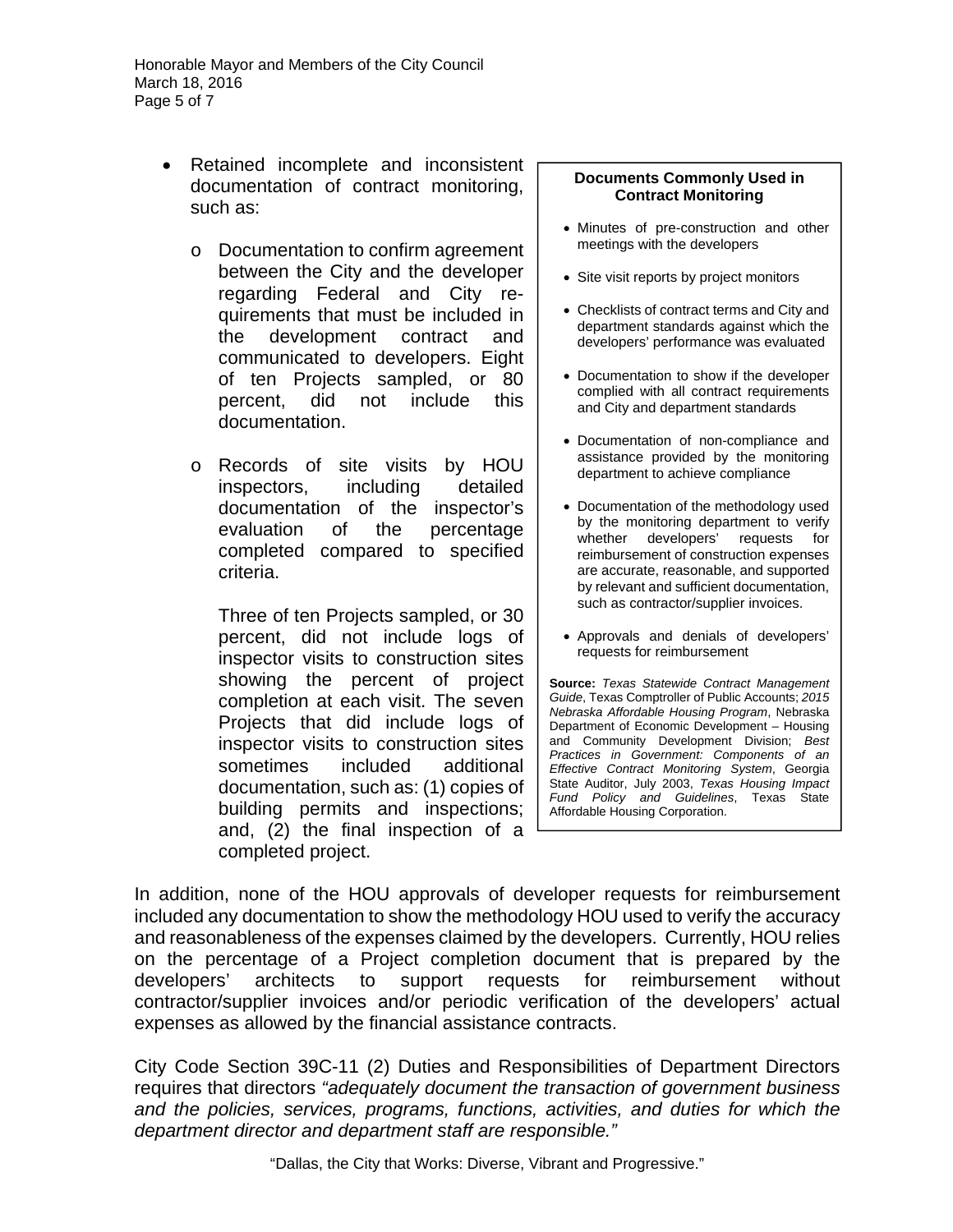According to the Green Book, documentation is required for the effective design, implementation, and operating effectiveness of an entity's internal control system. The Green Book includes minimum documentation requirements as follows:

- Management develops and maintains documentation of its internal control system
- Management documents in policies the internal control responsibilities of the organization
- Management evaluates and documents the results of ongoing monitoring and separate evaluations to identify internal control issues
- Management evaluates and documents internal control issues and determines appropriate corrective actions for internal control deficiencies on a timely basis
- Management completes and documents corrective actions to remediate internal control deficiencies on a timely basis

We recommend the Director of HOU:

- **I.** Develop and implement formal (written, approved, and dated) policies and procedures for the following processes:
	- Preparation and posting of the NOFA which is the solicitation to prospective developers for new Projects
	- Evaluation of the developers' responses to the NOFA
	- Selection of qualified developers who propose the most beneficial Projects
	- Underwriting the selected Projects
	- Monitoring the Projects
- **II.** Develop, implement, and retain complete and consistent documentation for the following processes:
	- Preparation and posting of the NOFA which is the solicitation to prospective developers for Projects
	- Evaluation of the developers' responses to the NOFA
	- Selection of qualified developers who propose the most beneficial Projects

"Dallas, the City that Works: Diverse, Vibrant and Progressive."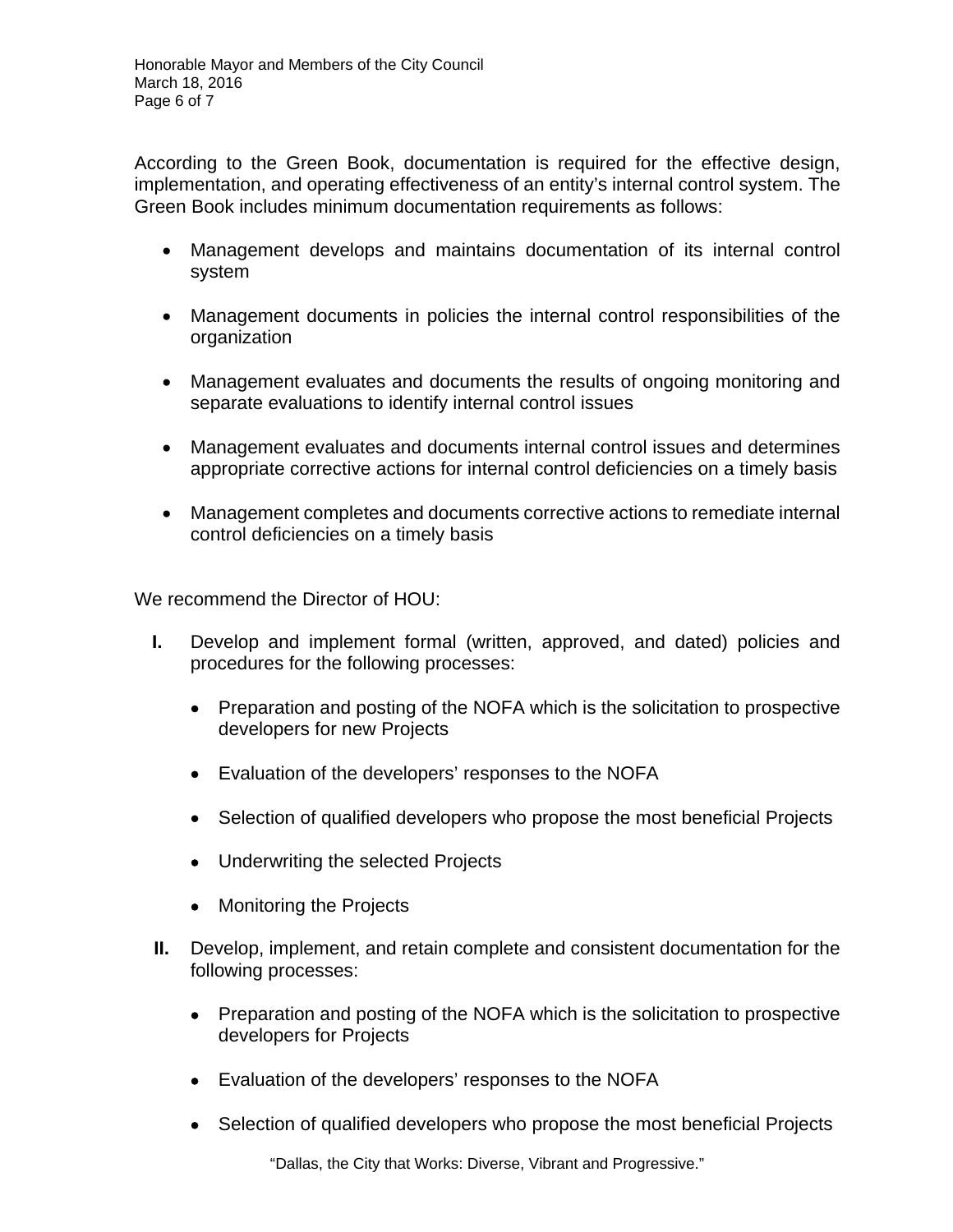Honorable Mayor and Members of the City Council March 18, 2016 Page 7 of 7

- Underwriting the selected Projects
- Monitoring the Projects

Please see Attachment III for management's response to the recommendations made in this report.

We would like to acknowledge management's cooperation during this audit. If you have any questions or need additional information, please contact me at 214-670-3222 or Carol Smith, First Assistant City Auditor, at 214-670-4517.

Sincerely,

Craig D. Kinton

Craig D. Kinton City Auditor

**Attachments** 

C: A. C. Gonzalez, City Manager Alan E. Sims, Chief of Neighborhood Plus Bernadette Mitchell, Director – HOU Cynthia Rogers-Ellickson, Interim Assistant Director – HOU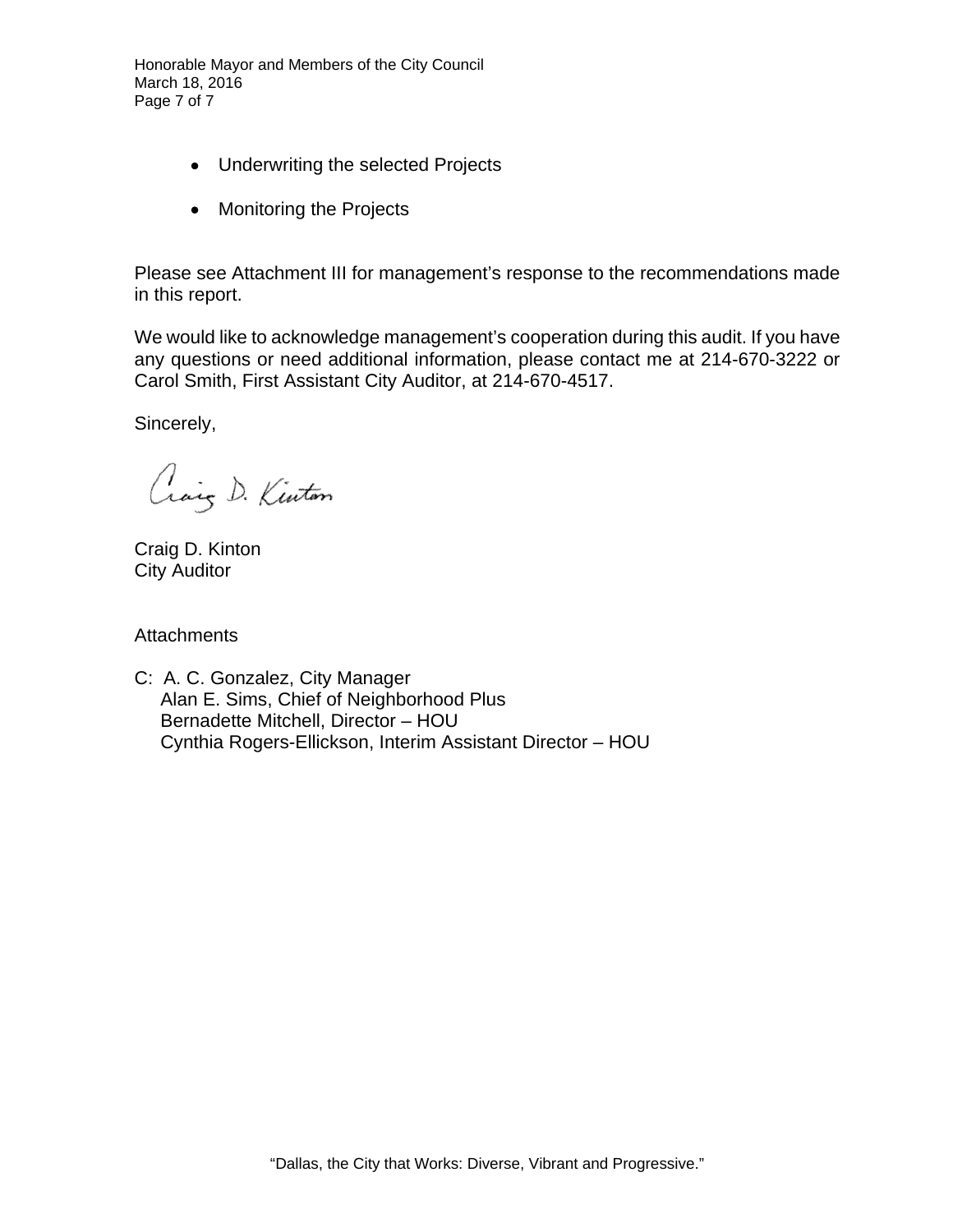### **ATTACHMENT I**

# **Background**

#### **Gap Financing**

Funds that are used to fill the financing gap between the projected total development cost of the project and other available funding sources.

**Source:** HOU

The Development Division of the Department of Housing/Community Services (HOU) provides financial assistance (sometimes referred to as gap financing) to developers of new single-family and multi-family affordable housing development projects (Projects). The HOU is responsible for the: (1) preparation and posting of the Notice of Funding Availability (NOFA) which is the solicitation to prospective developers; (2) evaluation (scoring) of the developers' responses to the NOFA; (3) selection of

qualified developers who propose the most beneficial Projects for the City of Dallas (City); (4) underwriting the selected Projects; and, (5) monitoring the Projects.

During Fiscal Years (FY) 2012 through FY 2014, developers received \$29.9 million in HOU financial assistance to complete a total of 54 Projects that produced 482 affordable single-family and multi-family units (see Table I below). The \$29.9 million was provided from the following funding sources: (1) General Obligation bonds; (2) Community Development Block Grant (CDBG); (3) HOME Investment Partnerships Program (HOME); and, (4) the Neighborhood Stabilization Program (NSP).

#### **Table I**

#### **The HOU Loan Agreements (Financial Assistance Contracts) by Fiscal Year and the Associated Projects Completed and Units Produced**

| <b>HOU Financial</b><br><b>Assistance</b><br><b>Contracts</b> | <b>Projects Completed</b> | <b>Single/Multi-Family</b><br><b>Units Produced</b> |
|---------------------------------------------------------------|---------------------------|-----------------------------------------------------|
| 4,245,730                                                     | 15                        | 153                                                 |
| 13,733,752                                                    | 25                        | 145                                                 |
| 11,899,963                                                    | 14                        | 184                                                 |
| \$29,879,445                                                  | 54                        | 482                                                 |
|                                                               |                           |                                                     |

**Source:** HOU

#### Statutory and City Bond Covenant Requirements for Affordable Housing

The Code of Federal Regulations Title 24, *Housing and Urban Development*, prescribes eligibility and compliance requirements for affordable housing developments funded by the United States Department of Housing and Urban Development (HUD). The City's General Obligation bond covenants prescribe the eligibility requirements for City funded Projects.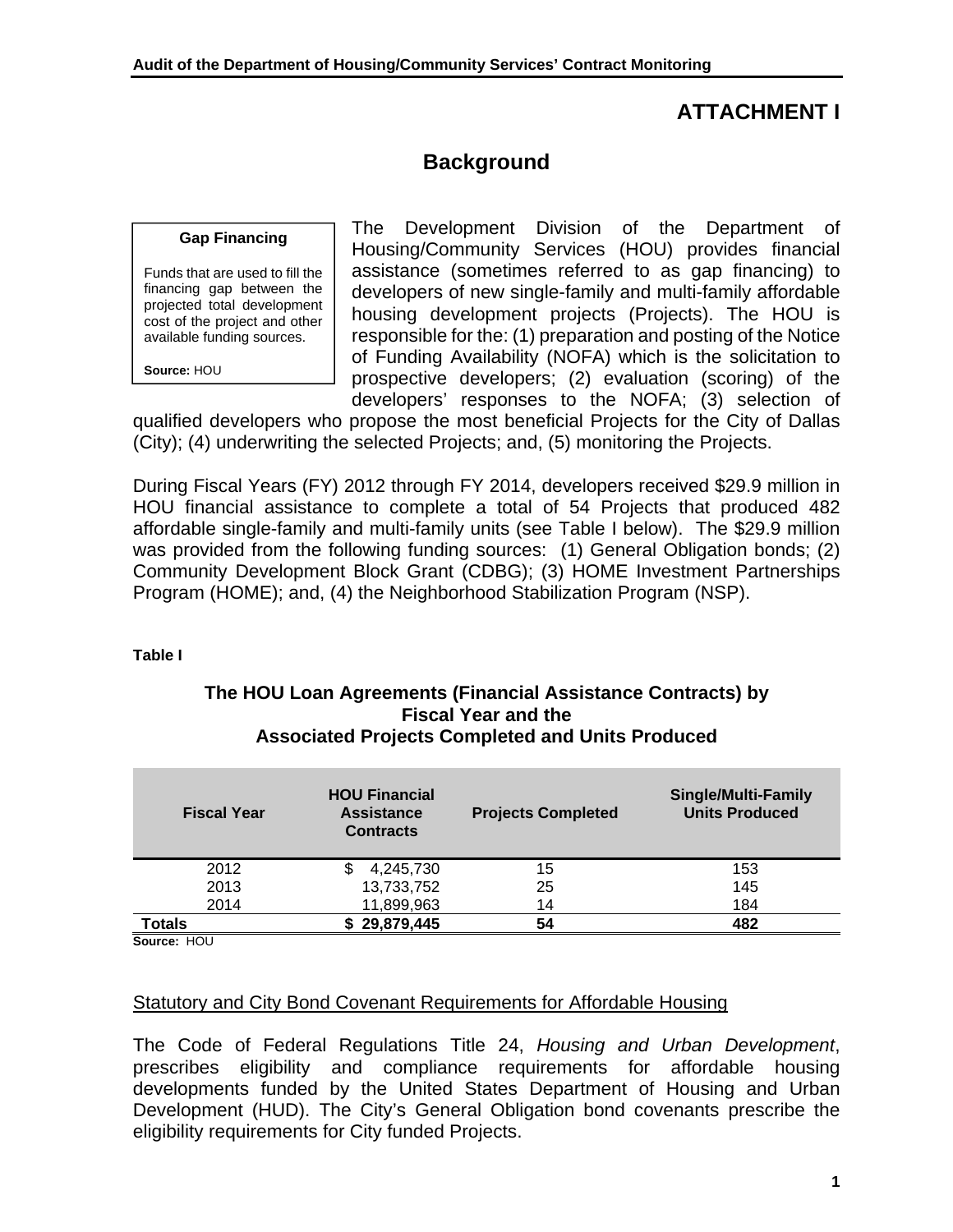### The HOU Contract Monitoring Practices

The HOU applies the same monitoring practices to both federally-funded and City funded Projects.

After the developer is selected and HOU has received the City Council's approval to fund the Projects, HOU is responsible for monitoring the developers' compliance with contract requirements. These monitoring responsibilities are divided between HOU Project Coordinators and Inspectors. The HOU Project Coordinators are required to:

- Prepare contract documents
- Provide guidance and work with the developer to resolve issues arising during the contract period
- Prepare weekly status reports for assigned Projects

Depending upon their area of expertise, HOU Inspectors are required to monitor the developers' compliance with:

- Contract specifications and construction progress
- Environmental requirements
- Wage requirements under the Federal Davis-Bacon and Related Acts

The HOU Contract Coordinators and Inspectors also approve developer requests for reimbursement of construction expenses prior to the final approval by the Division Manager.

### Office of Financial Services' Monitoring Responsibilities

The Grants Compliance Group (GCG) of the Office of Financial Services (OFS) is primarily responsible for monitoring HOU contracts supported by HUD. The GCG monitors five sources of funding pertaining to HOU contracts: (1) CDBG; (2) HOME; (3) Emergency Solutions Grant (ESG); (4) Housing Opportunities for Persons with AIDS (HOPWA); and, (5) Section 108 Loan Guarantees. Based on a risk assessment, the GCG monitors to ensure that the contracts are administered efficiently, effectively, and in compliance with applicable laws. The GCG documents its results in monitoring reports with recommendations to the City Departments responsible for administering the contracts. This audit focused on HOU's monitoring responsibilities rather than GCG's monitoring responsibilities.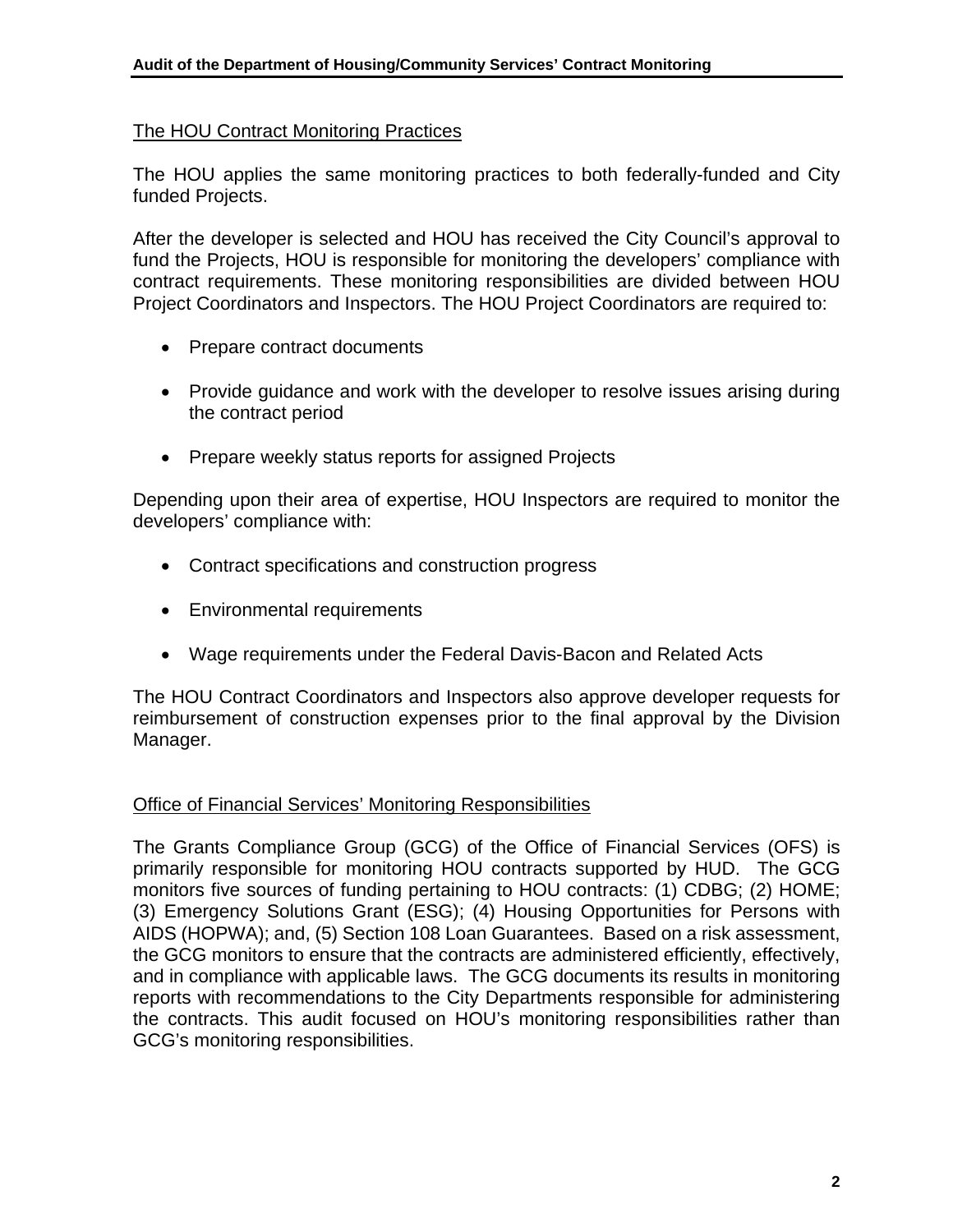### **ATTACHMENT II**

## **Common Industry Best Practices For Affordable Housing Development**

The following Best Practices for Affordable Housing Development were obtained from the following sources: (1) *Texas Statewide Contract Management Guide*, Texas Comptroller of Public Accounts; (2) *2015 Nebraska Affordable Housing Program*, Nebraska Department of Economic Development – Housing and Community Development Division; (3) *Best Practices in Government: Components of an Effective Contract Monitoring System*, Georgia State Auditor, July 2003; (4) *Texas Housing Impact Fund Policy and Guidelines*, Texas State Affordable Housing Corporation (TSAHC); (5) *2015 Multifamily Tax-Exempt Bond Programs Policies and Request for Proposal*, (TSAHC); (6) *2016 Multifamily Direct Loan Notice of Funding Availability*, Texas Department of Housing and Community Affairs (TDHCA); (7) *Developing an Economic Development Incentive Policy*, October 2008, Government Finance Officers Association; (8) *Underwriting and Loan Policy*, TDHCA; and, (9) *2012 Fraud Examiners Manual* – Contract and Procurement Fraud, Association of Certified Fraud Examiners.

### **Solicitation, Evaluation (Scoring), and Selection of Development Proposals**

To ensure fairness and transparency in the solicitation, evaluation (scoring), and selection of development proposals, related policies and procedures should include the following practices:

- Development of specifications and a formal, repeatable methodology for consistent solicitations that include definitions of:
	- o Award criteria
	- o Eligible and ineligible activities, applicants, and proposals
	- o Minimum requirements, for example:
		- **Minimum development and construction experience requirement**
		- **Minimum percent of proposed affordable units requirement**
		- **Legislative compliance requirements**
		- **Environmental requirements**
		- Requirement that developments may not cause displacement of current residents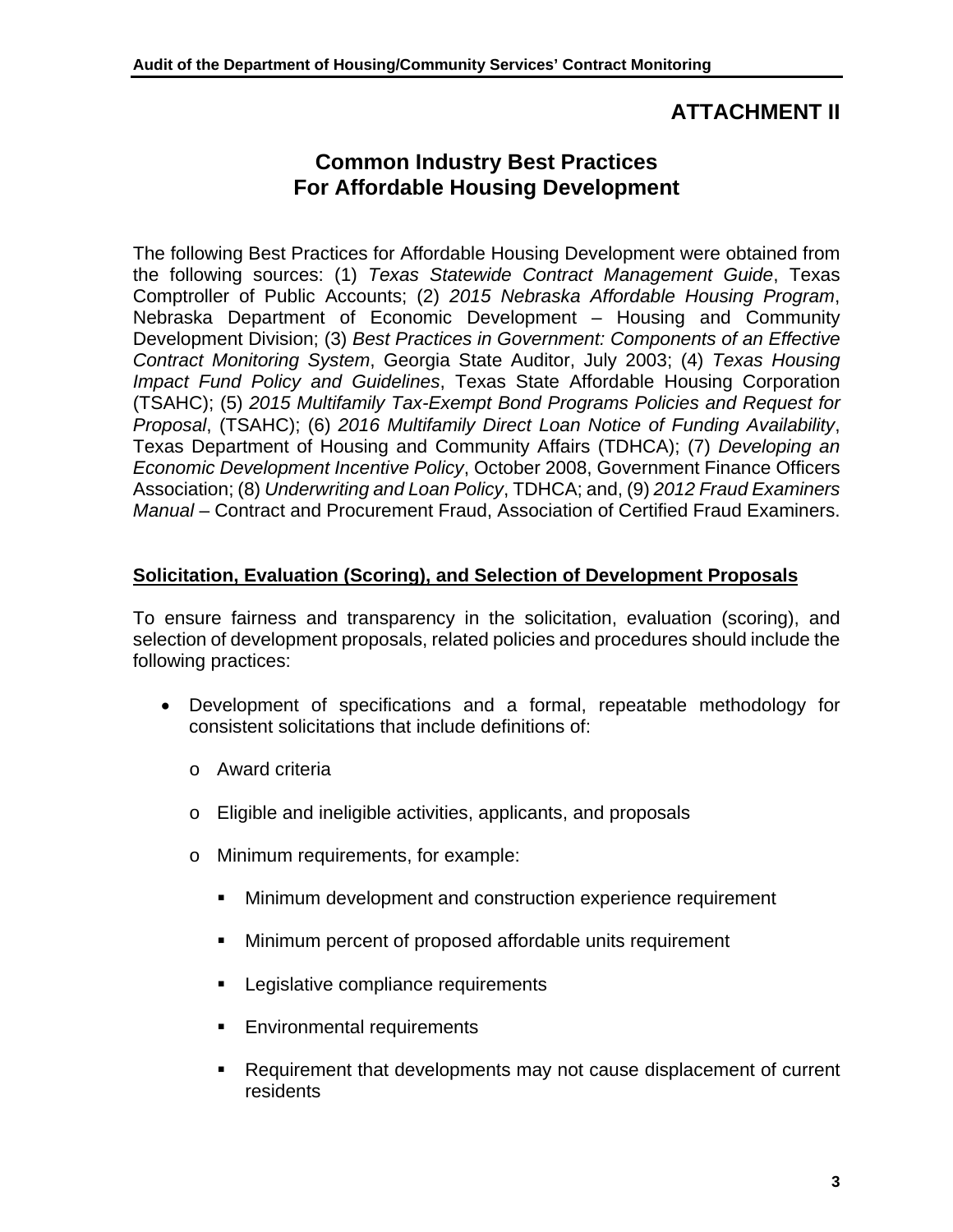- Aggregate exposure limit; for example, \$1 million to a single borrower or a group of related entities
- **Maximum subsidy per unit**
- **Minimum square footage per unit**
- Minimum quality of amenities, construction materials, and appliances
- o Award priorities, preferences, and target needs, such as:
	- **Geographic locations**
	- **Transportation hubs**
	- **Developments with highest community support**
	- **•** Public Benefit
- o Promotional interest rates for meeting target needs
- o Application process, timeline, and deadlines
- Development of criteria, scoring matrix, and methodology for proposal evaluation and scoring
- Development of criteria and qualifications for a review committee formation
- Documented process for conducting applicant background checks
- Definition of tie breakers
- Public hearings and meetings

### **Underwriting of Affordable Housing Development Proposa**ls

To ensure fairness and the best return on the City's investment, underwriting policies and procedures should include evaluation of proposals against the following financial feasibility standards:

- Loan to Value Ratio maximum
- Sales and Income projections minimums
- Debt Coverage Ratio minimum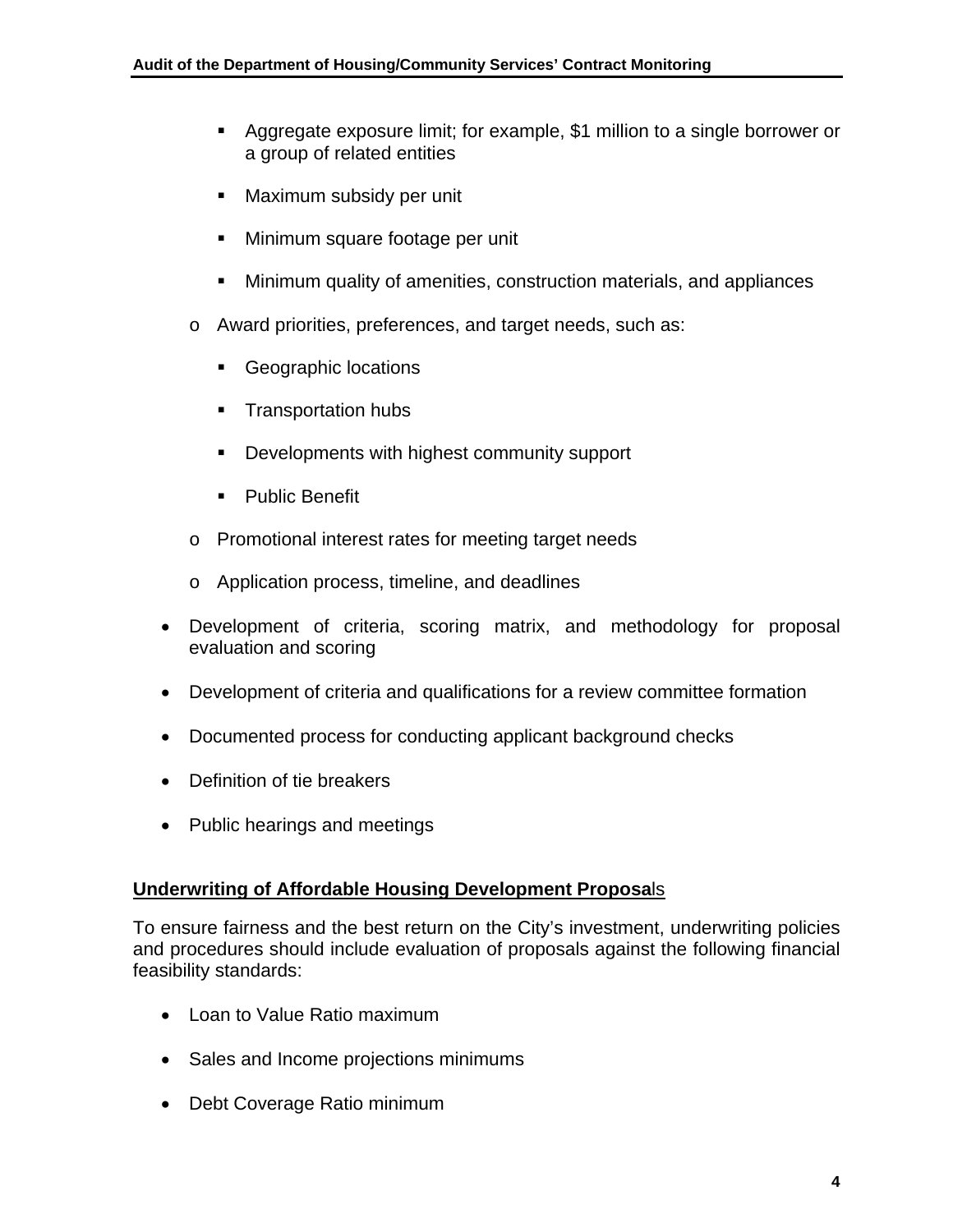- Vacancy rate minimum
- **Expense ratio limit**
- Repayment sources availability
- Reserve requirements for rental developments:
	- o Escrows for taxes and insurance
	- o Replacement reserves for new construction
	- o Operating Reserves

### **Contract Monitoring**

To ensure developers' compliance with contract terms and with City and department standards, contract monitoring should include the following practices:

- Development and enforcement of timeliness, cost, and quality standards for a completed project and for each stage of the project
- Contract definition and clear communication to developers of performance measures, standards, expectations, and deadlines for the completion of tasks and submittal of deliverables
- Enforcement of compliance with legislative requirements, timeliness, cost, and quality standards as a condition for the reimbursement of construction costs incurred by the developers
- Development and use of consistent monitoring activities to compare actual performance against the adopted standards, such as:
	- o Post-award meetings should be held to reiterate the developers' understanding of what is required and essential
	- o Off-site "desk" reviews of performance reports submitted by developers' should be performed to determine compliance with contract requirements
	- o Site visits should assess the developers' performance versus scheduled or reported performance and should result in site monitoring reports detailing the findings
	- o Inspection checklists should be based on specific inspection methodology and should be used to compare actual results against contract requirements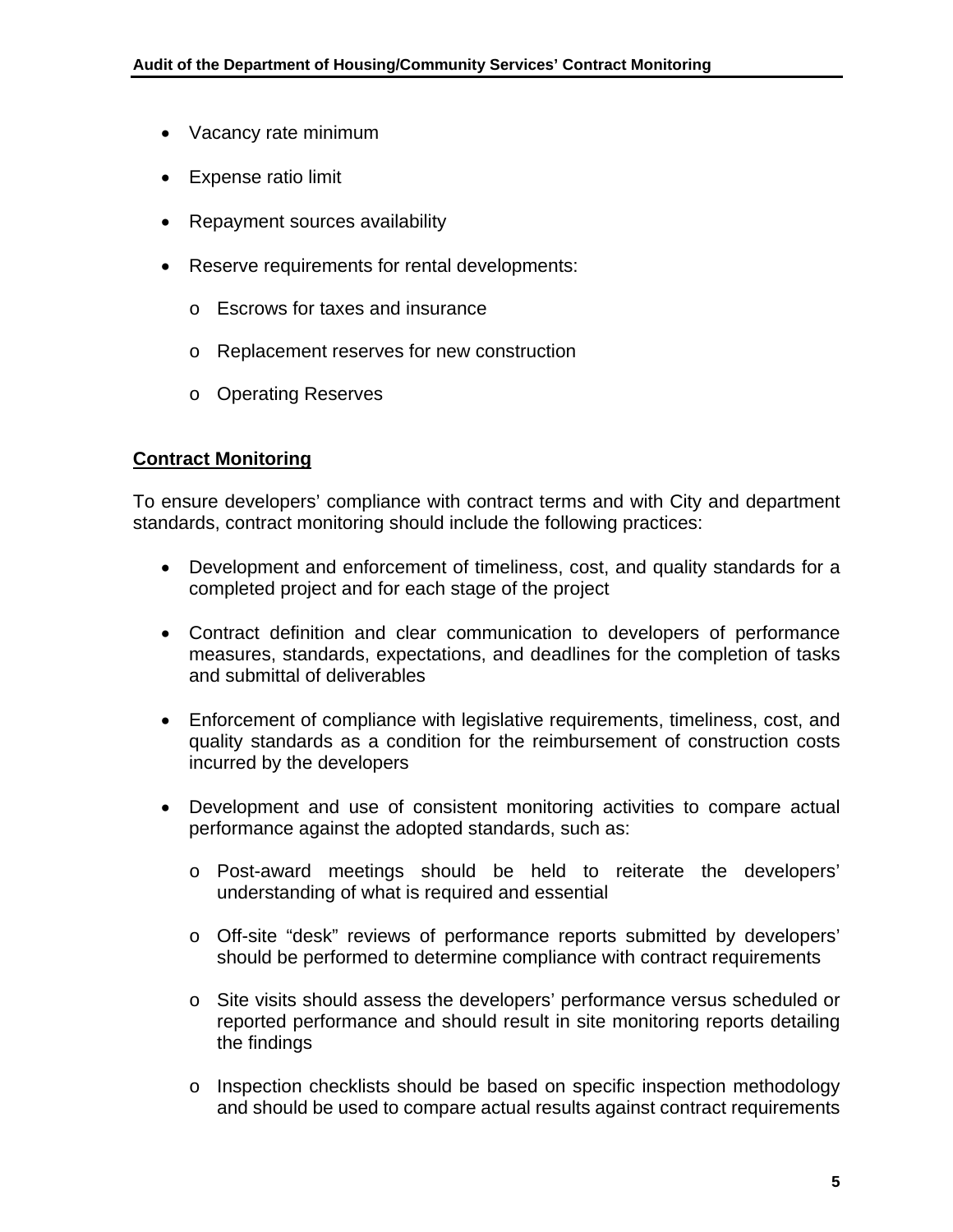- o Monitoring reports should include the following information:
	- Areas reviewed, files and areas inspected, and who conducted the inspection
	- **Explanations for disputes and delays in delivery**
	- Results (status) and the conclusion reached by the reviewer
	- **Performance discrepancies noted and follow-up**
	- **Incentives and consequences used to obtain optimal performance**
- Development and use of consistent methodology for the verification of the accuracy and reasonableness of developers' requests for reimbursement of construction expenses:
	- o Actual expenditures should be compared to the approved budget
	- o Expenditure reimbursement rates and completed work should match what is allowed by the contract
	- o Relevant documents should adequately support each request for payment
	- o Invoices should be reviewed to ensure that developers' billing coincides with contract progress
	- o Payment should be withheld pending satisfaction with the project progress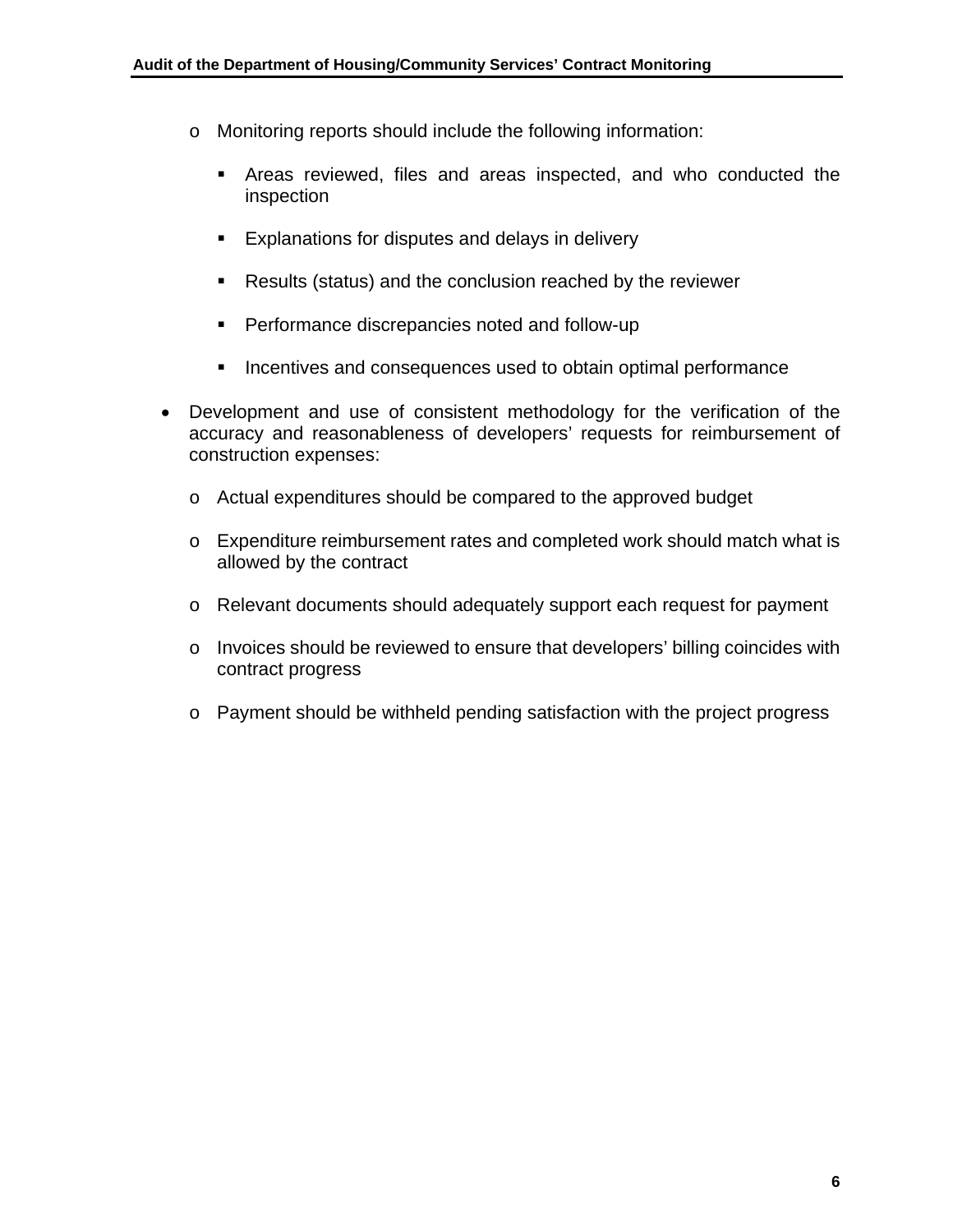### **ATTACHMENT III**



**Management's Response**

"Dallas, the City that Works: Diverse, Vibrant and Progressive."

Page 1 of 3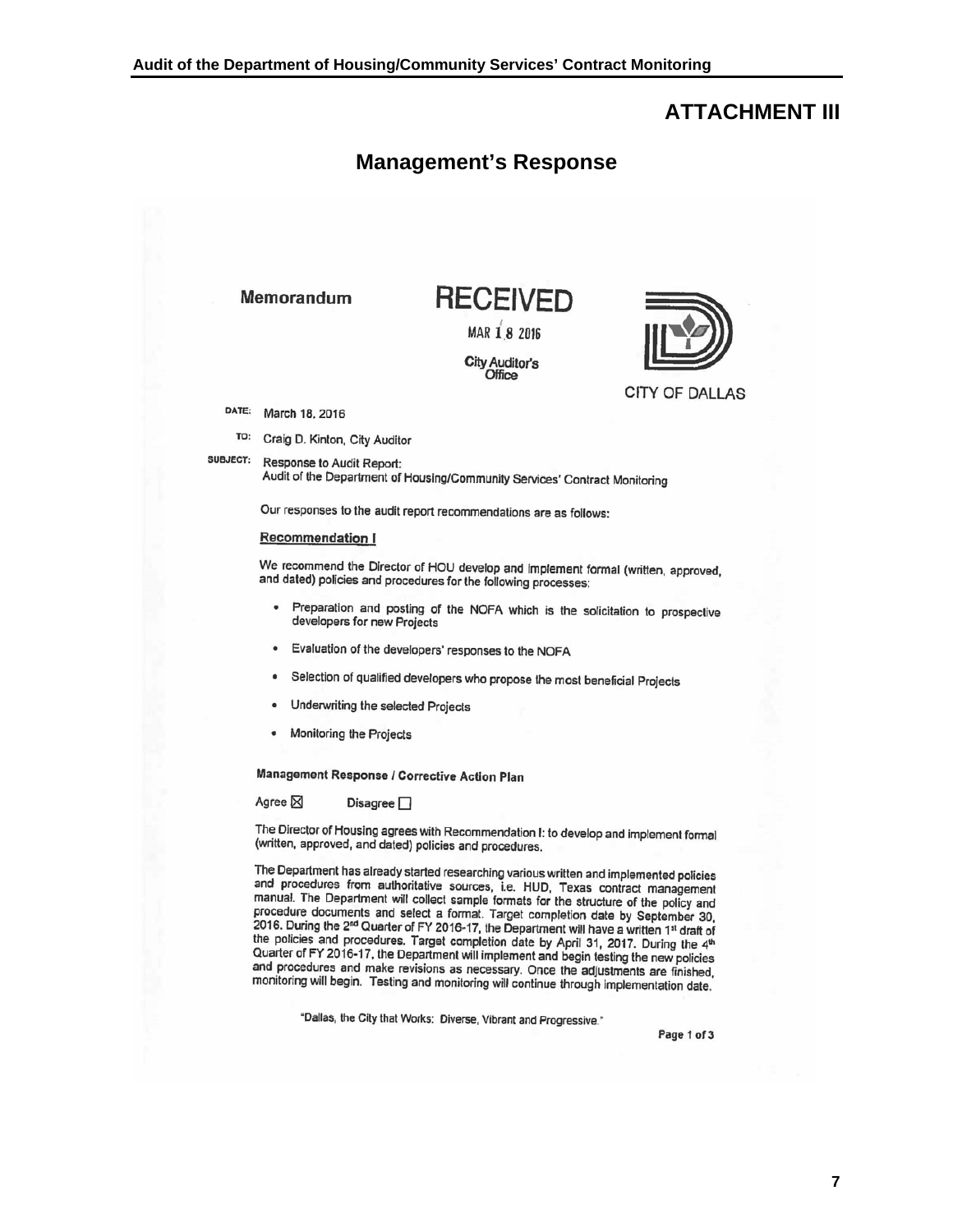**Implementation Date** June 30, 2018

**Responsible Manager** Development Manager III

#### **Recommendation II**

We recommend the Director of HOU develop, implement, and retain complete and consistent documentation for the following processes:

- Preparation and posting of the NOFA which is the solicitation to prospective  $\bullet$ developers for Projects
- Evaluation of the developers' responses to the NOFA ٠
- Selection of qualified developers who propose the most beneficial Projects  $\bullet$
- Underwriting the selected Projects
- Monitoring the Projects  $\bullet$

**Management Response / Corrective Action Plan** 

Agree X Disagree <sub>1</sub>

The Director of Housing agrees with Recommendation II: to develop and implement formal (written, approved, and dated) policies and procedures.

Following are the Intermediate target dates:

The Department has already started researching various written and implemented policies and procedures from authoritative sources, i.e. HUD, Texas contract management manual. The Department will collect sample formats for the structure of the policy and procedure documents and select a format. Included in the policies and procedures will be details on the development, implementation, and retainage of consistent documentation for the files. Target completion date by September 30, 2016. During the 2<sup>nd</sup> Quarter of FY 2016-17, the Department will have a written 1<sup>st</sup> draft of the policies and procedures. Target completion date by April 31, 2017. During the 4<sup>th</sup> Quarter of FY 2016-17, the Department will implement and begin testing the new policies and procedures and make revisions as necessary. Once the adjustments are finished, monitoring will begin. Testing and monitoring will continue through implementation date.

**Implementation Date** June 30, 2018

**Responsible Manager** Development Manager III

"Dallas, the City that Works: Diverse, Vibrant and Progressive."

Page 2 of 3